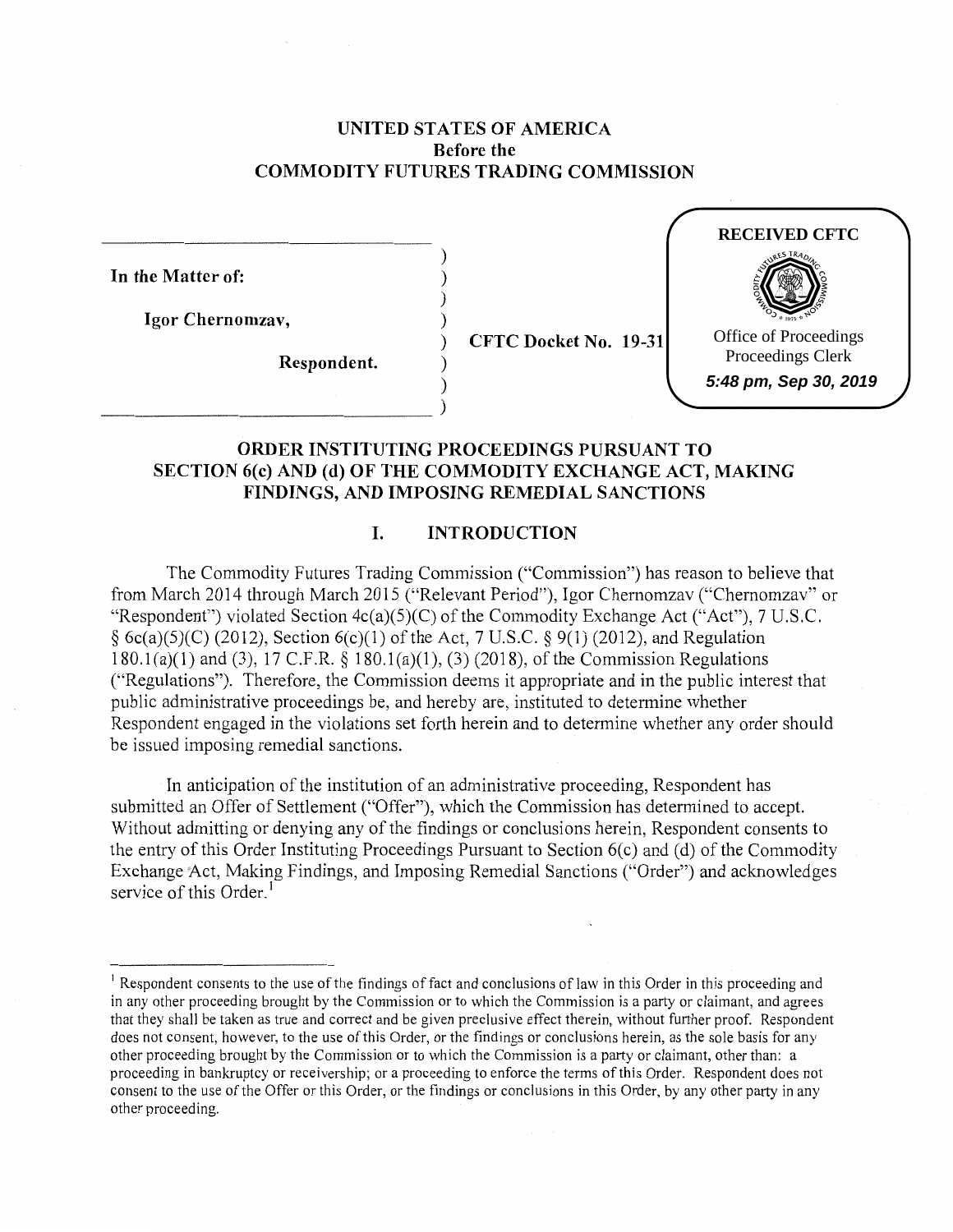# **II. FINDINGS**

The Commission finds the following:

## **A. SUMMARY**

From March 2014 through March 2015, Chemomzav engaged in manipulative or deceptive acts, including "spoofing"-bidding or offering with the intent to cancel the bid or offer before execution-in connection with trading the E-mini S&P 500 futures contract ("Emini") on the Chicago Mercantile Exchange ("CME"), a registered entity, in violation of the Act and Regulations.

This conduct violates Section  $4c(a)(5)(C)$  of the Act, 7 U.S.C. § 6c(a)(5)(C) (2012), which prohibits spoofing, as well as Section  $6(c)(1)$  of the Act, 7 U.S.C. § 9(1) (2012), and Regulation 180.1(a)(1) and (3), 17 C.F.R. § 180.1(a)(1), (3) (2018), which prohibit the use of any manipulative or deceptive device or contrivance in connection with any contract for future delivery on or subject to the rules of a registered entity, here, the CME.

Chemomzav committed these violations within the course and scope of his capacity as a partner of, and trader for, Firm A.

## **B. RESPONDENT**

Igor Chemomzav is a founder, partner, and trader at Firm A. Firm A is an Illinois limited liability company with its principal place of business in Chicago, Illinois. Firm A was not registered with the Commission in any capacity during the Relevant Period.

Chemomzav resides in Monsey, New York. He has never been registered with the Commission in any capacity.

# **C. FACTS**

During the Relevant Period, Chemomzav placed bids and offers for futures contracts on Globex, the CME's electronic trading platform, in the E-mini contract with the intent to cancel those orders before execution ("Spoof Orders"). At the time the Spoof Orders were placed and cancelled, they constituted a substantial percentage of the best bid or offer.

Chemomzav placed Spoof Orders in order to create the false impression of significant buying or selling interest. Chemomzav used this false impression of buying or selling interest, or the sudden and dramatic removal thereof, to induce other market participants to transact with orders that he wanted to be executed ("Genuine Orders") at prices or in quantities favorable to Chemomzav. Chemomzav engaged in this conduct on more than a thousand occasions during the Relevant Period.

Chemomzav's manipulative trading took several forms. At times, Chemomzav entered Spoof Orders to benefit Genuine Orders resting on the opposite side of the electronic order book. For example, if Chemomzav wanted to execute a sell-side Genuine Order, he would place relatively larger Spoof Orders (as measured by total contracts) on the buy side. Chernomzav did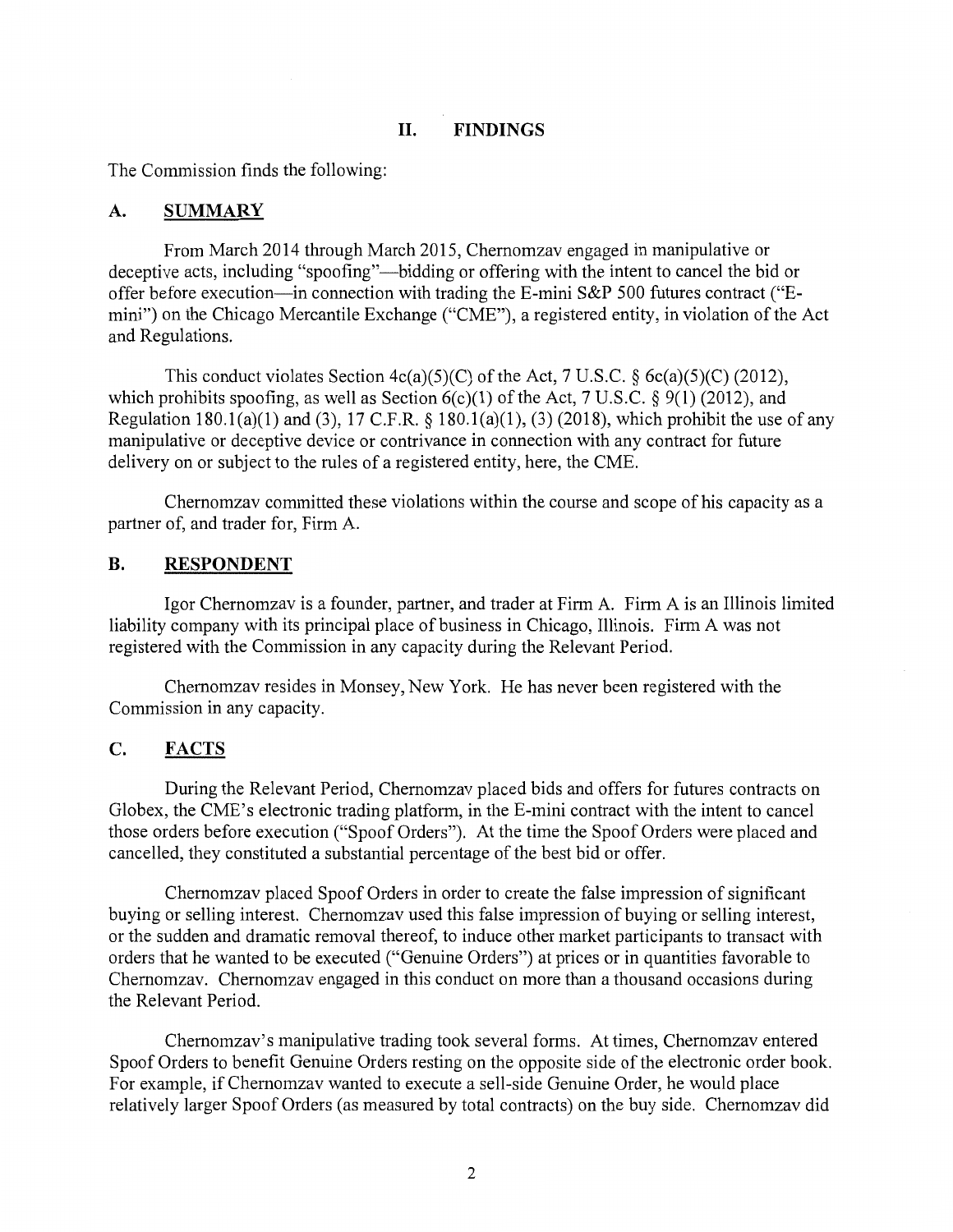this to create the false impression of increased demand to buy, which would indicate an imminent price increase. Chernomzav intended for other traders to react by placing aggressive buy orders that crossed the bid-ask spread and executed against his sell-side Genuine Order. Once Chernomzav started getting fills on his Genuine Orders, Chernomzav would cancel his Spoof Orders.

At other times, traders would place orders at the same price level as Chernomzav's existing Spoof Orders. When this occurred, Chernomzav would at times send an aggressive order to "flip" his bias from buy to sell (or vice versa) and use a wash-blocking functionality to virtually simultaneously cancel his Spoof Orders, thus, for example, replacing his Spoof Order to sell with an aggressive Genuine Order to buy at the same price level. This allowed Chernomzav to match with the resting orders at that price level before other traders could react to the cancellation of Chernomzav's Spoof Orders.

Finally, Chernomzav also canceled his Spoof Orders in a manner designed to create what is sometimes referred to as a "vacuum"---that is, by canceling his Spoof Orders virtually simultaneously to create the false impression of a sudden and significant decline in buying or selling interest, thus indicating an imminent price decrease or increase. Chernomzav intended for other traders to react to this "vacuum" by placing aggressive orders that crossed the bid-ask spread, to fill Genuine Orders Chernomzav left resting on the same side of the market as the "vacuum" he had created. This often resulted in Chernomzav successfully moving the market an entire price level.

Chernomzav committed these violations within the course and scope of his capacity as a partner of, and trader for, Firm A.

## **III. LEGAL DISCUSSION**

#### **A. SPOOFING IN VIOLATION OF SECTION 4c(a)(5)(C) OF THE ACT**

Section  $4c(a)(5)(C)$  of the Act, 7 U.S.C. § 6c(a)(5)(C) (2012), prohibits any person from engaging in any trading, practice, or conduct on or subject to the rules of a registered entity that is, is of the character of, or is commonly known to the trade as, "spoofing" (bidding or offering with the intent to cancel the bid or offer before execution).

As described above, Chernomzav entered numerous bids or offers on a registered entity with the intent to cancel those bids or offers before execution. Chernomzav therefore acted in violation of Section 4c(a)(5)(C) of the Act. *See, e.g., United States v. Coscia,* 866 F.3d 782, 795 (7th Cir. 2017) ("[A] conviction for spoofing requires that the prosecution prove beyond a reasonable doubt that Mr. Coscia knowingly entered bids or offers with the present intent to cancel the bid or offer prior to execution."), *reh 'g and suggestion for reh 'g en bane denied*  (Sept. 5, 2017), *cert. denied,* 138 S. Ct. 1989, 201 L. Ed. 2d 249 (2018); *CFTC v. Oystacher,* 203 F. Supp. 3d 934, 942 (N.D. Ill. 2016) (denying motion for judgment on the pleadings for spoofing claim based on "flipping" conduct); *see also In re Mohan,* CFTC No. 19-06, 2019 WL 978808, at \*3 (Feb. 25, 2019) (consent order) (finding that entry of orders with intent to cancel to benefit opposite-side resting orders constituted spoofing); *In re Singha!,* CFTC No. 18-11, 2018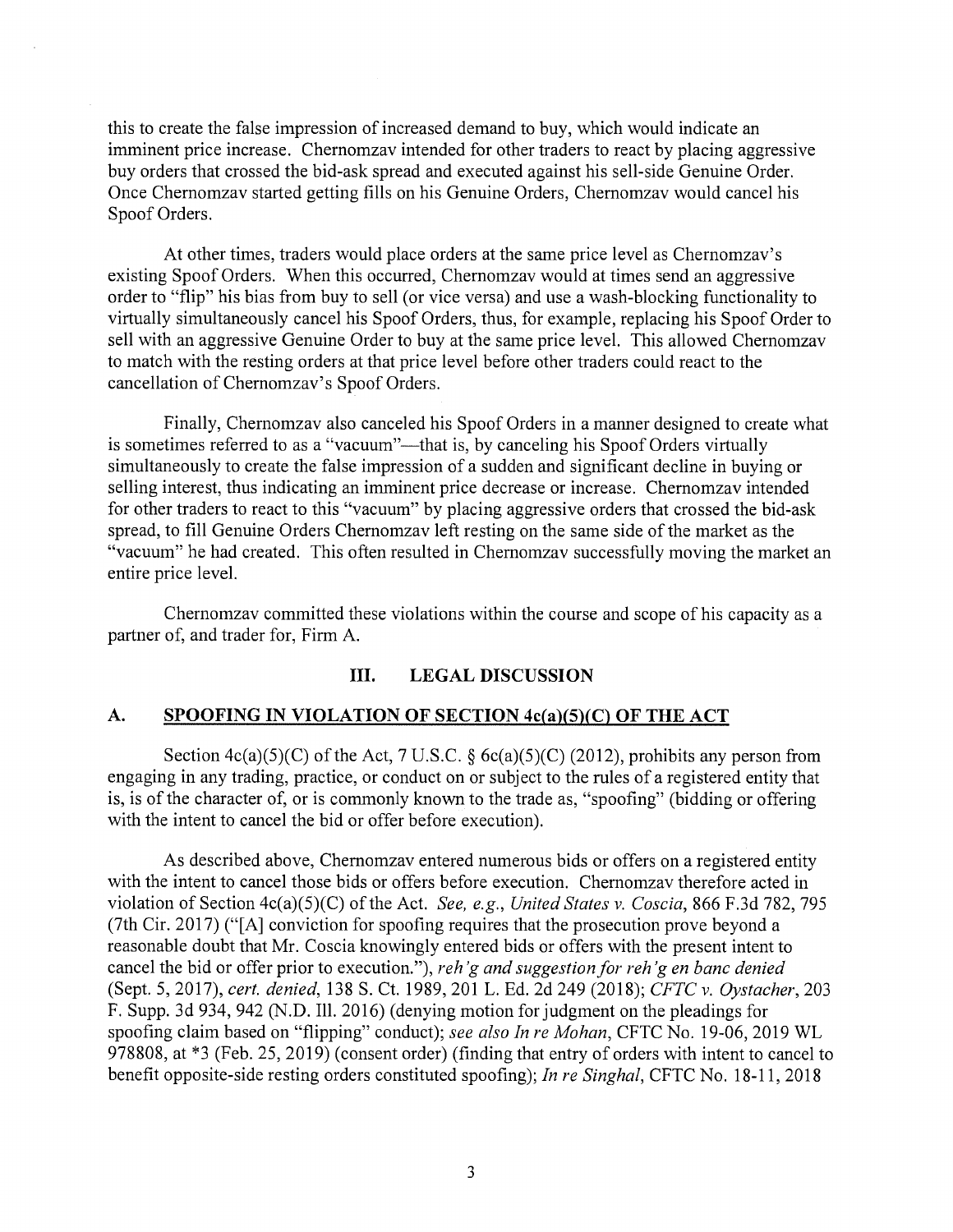WL 1782904, at **\*1** (Apr. 9, 2018) (consent order) (finding that entry of orders with intent to cancel to benefit opposite-side aggressive orders, i.e., "flipping," constituted spoofing).

## **B. USE OF A MANIPULATIVE OR DECEPTIVE SCHEME IN VIOLATION OF SECTION 6(c)(l) of THE ACT AND REGULATION 180.l(a)**

Section  $6(c)(1)$  of the Act, 7 U.S.C. § 9(1) (2012), and corresponding Regulation 180.l(a)(l) and (3), 17 C.F.R. § 180.l(a)(l), (3) (2018), prohibit any person, directly or indirectly, in connection with any contract for future delivery on or subject to the rules of any registered entity, from intentionally or recklessly using or employing, or attempting to use or employ, any manipulative device, scheme, or artifice to defraud or engage, or attempting to engage, in any act, practice, or course of business, which operates or would operate as a fraud or deceit upon any person.

As described above, Chernomzav recklessly or intentionally employed a manipulative or deceptive scheme which created the false appearance of buying or selling interest in the E-mini in order to induce other market participants to trade at prices, or in quantities, favorable to Chernomzav. Chernomzav implemented this scheme through the use of Spoof Orders, as described above, which were entered and cancelled in order to benefit orders that Chernomzav entered with intent to trade, i.e., Genuine Orders. *See CFTC v. Oystacher,* No. 15-CV-09196, 2016 WL 8256391, at \*6 (N.D. Ill. Dec. 20, 2016) (consent order; finding spoofing conduct manipulative and deceptive within the meaning of Regulation 180.1); *see also Mohan,* 2019 WL 978808, at \*3 (':Mohan, along with others, employed a manipulative and deceptive scheme at Firm A wherein he entered Spoof Orders to intentionally send false signals to the market that he actually wanted to buy or sell the number of contracts specified in the Spoof Orders."); *In re Victory Asset, Inc.,* CFTC No. 18-36, 2018 WL 4563040, at \*3 (Sept. 19, 2018) (consent order) ("Victory, by and through the acts of Franko, employed a manipulative scheme wherein it created or exacerbated the appearance of an order book imbalance in a manner that could and did affect market activity on the domestic exchanges. Franko employed his scheme through Spoof Orders combined with Genuine Orders.").<sup>2</sup>

## **IV. FINDINGS OF VIOLATIONS**

Based on the foregoing, the Commission finds that, during the Relevant Period, Respondent Igor Chernomzav violated Section  $4c(a)(5)(C)$  of the Act, 7 U.S.C. § 6c(a)(5)(C) (2012), Section  $6(c)(1)$  of the Act, 7 U.S.C. § 9(1) (2012), and Regulation 180.1(a)(1) and (3), 17 C.F.R. § 180.l(a)(l), (3) (2018).

<sup>2</sup>*Cf Coscia,* 866 F.3d at 797 (affirming conviction for commodities fraud based on spoofing; "[Coscia's] scheme was deceitful because, at the time he placed the large orders, he intended to cancel the orders"); *CFTC v. Kraft Foods Grp., Inc.,* 153 F. Supp. 3d 996, 1010 (N.D. Ill. 2015) (denying motion to dismiss Regulation 180.1 claim, noting that "claims of manipulation must involve 'conduct designed to deceive or defraud investors by controlling or artificially affecting the price of securities'" (quoting *Ernst & Ernst v. Hochfelder,* 425 U.S. 185, 199 (1976))); *SEC v. Lek Sec. Corp.,* 276 F. Supp. 3d 49, 60 (S.D.N.Y. 2017) (denying motion to dismiss; "The SEC has consistently found layering and spoofing activity to violate  $\S$  10(b) and Rule 10b-5.").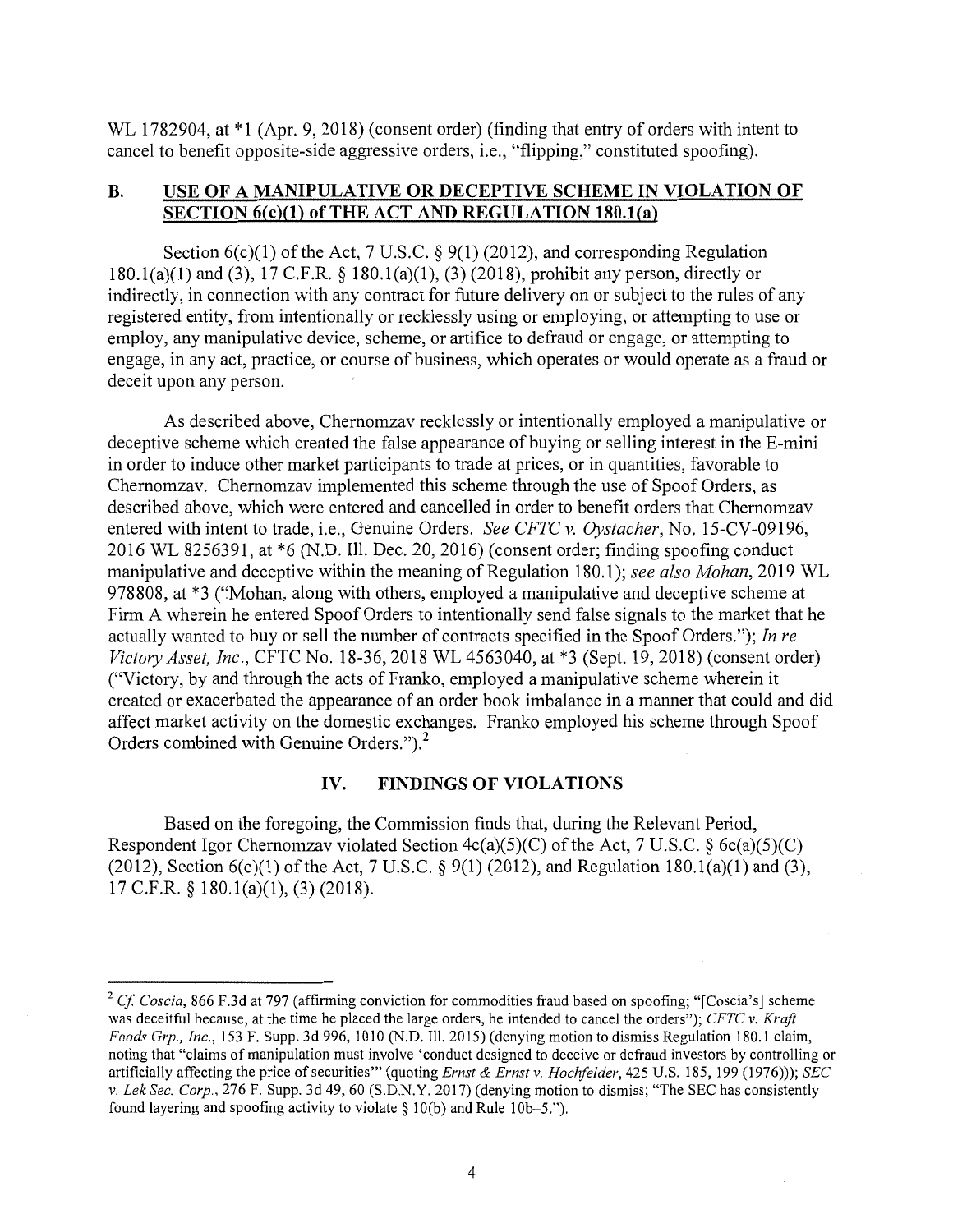# **V. OFFER OF SETTLEMENT**

Respondent has submitted the Offer in which he, without admitting or denying the findings and conclusions herein:

- A. Acknowledges service of the Order;
- B. Admits the jurisdiction of the Commission with respect to all matters set forth in the Order and for any action or proceeding brought or authorized by the Commission based on violation of or enforcement of the Order;
- C. Waives:
	- 1. The filing and service of a complaint and notice of hearing;
	- 2. A hearing;
	- 3. All post-hearing procedures;
	- 4. Judicial review by any court;
	- 5. Any and all objections to the participation by any member of the Commission's staff in the Commission's consideration of this Offer;
	- 6. Any and all claims that he may possess under the Equal Access to Justice Act, 5 U.S.C. § 504 (2012) and 28 U.S.C. § 2412 (2012), and/or the rules promulgated by the Commission in conformity therewith, Part 148 of the Regulations, 17 C.F.R. pt. 148 (2018), relating to, or arising from, this proceeding;
	- 7. Any and all claims that he may possess under the Small Business Regulatory . Enforcement Fairness Act of 1996, Pub. L. No. 104-121, tit. II,§§ 201-253, 110 Stat. 847, 857-74 (codified as amended at 28 U.S.C. § 2412 and in scattered sections of 5 U.S.C. and 15 U.S.C.), relating to, or arising from, this proceeding; and
	- 8. Any claims of Double Jeopardy based on the institution of this proceeding or the entry in this proceeding of any order imposing a civil monetary penalty or any other relief, including the Order;
- D. Stipulates that the record basis on which the Order is entered shall consist solely of the findings contained in the Order to which Respondent has consented in this Offer;
- E. Consents, solely on the basis of this Offer, to the Commission's entry of the Order in the form attached hereto that:
	- 1. Makes findings by the Commission that Respondent violated Section  $4c(a)(5)(C)$ of the Act, 7 U.S.C.  $\S$  6c(a)(5)(C) (2012), Section 6(c)(1) of the Act, 7 U.S.C.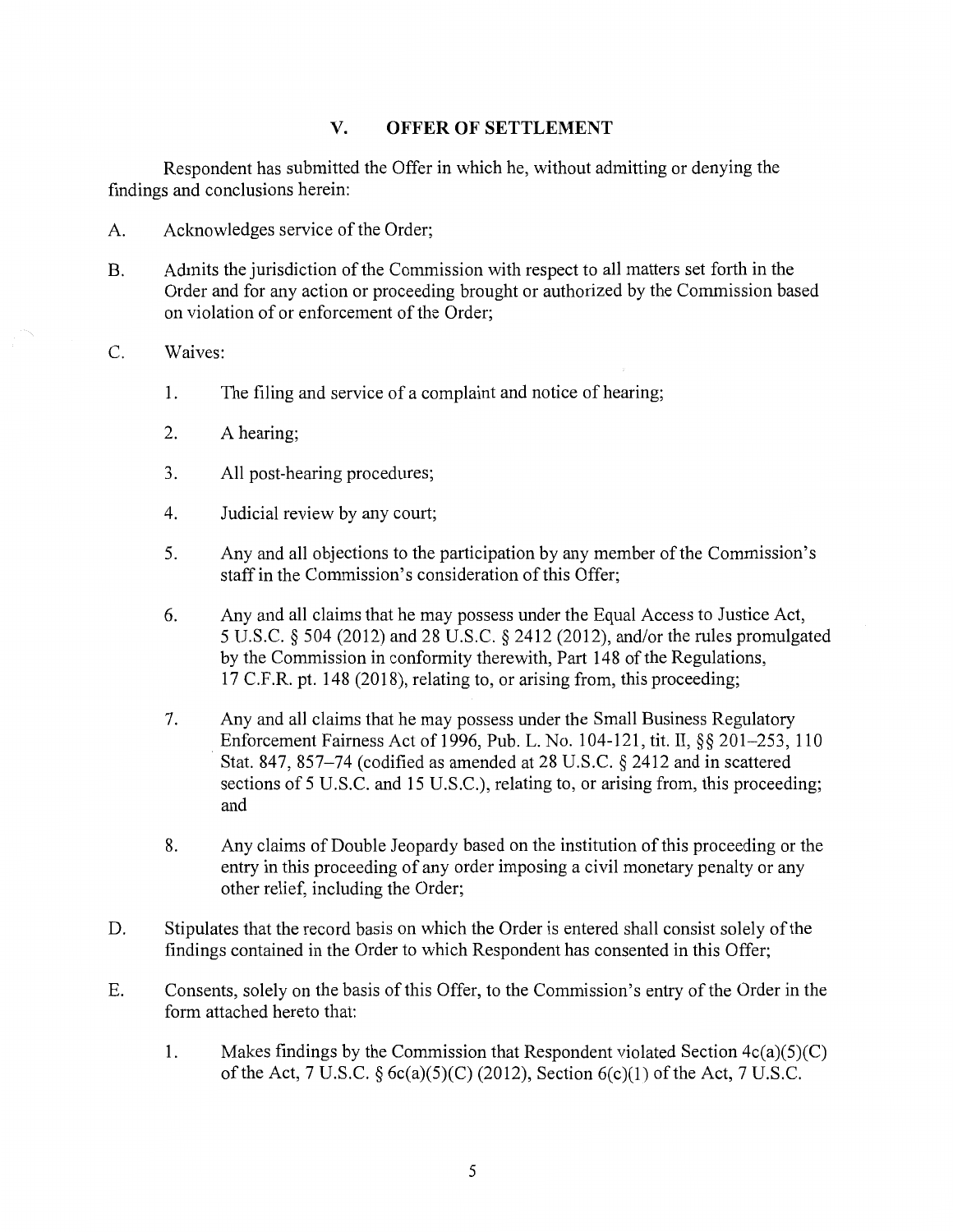§ 9(1) (2012), and Regulation 180.l(a)(l) and (3), 17 C.F.R. § 180.l(a)(l), (3) (2018);

- 2. Orders Respondent to cease and desist from violating Sections $4c(a)(5)(C)$  and  $6(c)(1)$  of the Act, and Regulation 180.1(a)(1) and (3);
- 3. Orders Respondent to pay a civil monetary penalty in the amount of seven hundred fifty thousand dollars (\$750,000);
- 4. Orders that Respondent be prohibited from, directly or indirectly, engaging in trading on or subject to the rules of any registered entity (as that term is defined in Section 1a(40) of the Act, 7 U.S.C. § 1a(40) (2012)), for a period of nine months after the date of entry of this Order, and all registered entities shall refuse him trading privileges during that period; and
- 5. Orders Respondent to comply with his undertakings as set forth below in Part VI of the Order.

# **VI. ORDER**

# **Accordingly, IT IS HEREBY ORDERED THAT:**

- A. Respondent shall cease and desist from violating Section 4c(a)(5)(C) of the Act, 7 U.S.C.  $\S$  6c(a)(5)(C) (2012), Section 6(c)(1) of the Act, 7 U.S.C.  $\S$  9(1) (2012), and Regulation 180.l(a)(l) and (3), 17 C.F.R. § 180.l(a) (1), (3) (2018);
- B. Respondent shall pay a civil monetary penalty in the amount of seven hundred fifty thousand dollars (\$750,000) ("CMP Obligation") within ten (10) days of the date of the entry of this Order. If the CMP Obligation is not paid within ten (10) days of the date of the entry of this Order, then post-judgment interest shall accrue on the CMP Obligation beginning on the date of entry of the Order and shall be determined by using the Treasury Bill rate prevailing on the date of entry of the Order pursuant to 28 U.S.C. § 1961 (2012).

Respondent shall pay the CMP Obligation and any post-judgment interest by electronic funds transfer, U.S. postal money order, certified check, bank cashier's check, or bank money order. If payment is to be made other than by electronic funds transfer, then the payment shall be made payable to the Commodity Futures Trading Commission and sent to the address below:

MMAC/ESC/AMK326 Commodity Futures Trading Commission Division of Enforcement 6500 S. MacArthur Blvd. HQ Room 181 Oklahoma City, OK 73169 ( 405) 954-6569 office (405) 954-1620 fax 9-AMC-AR-CFTC@faa.gov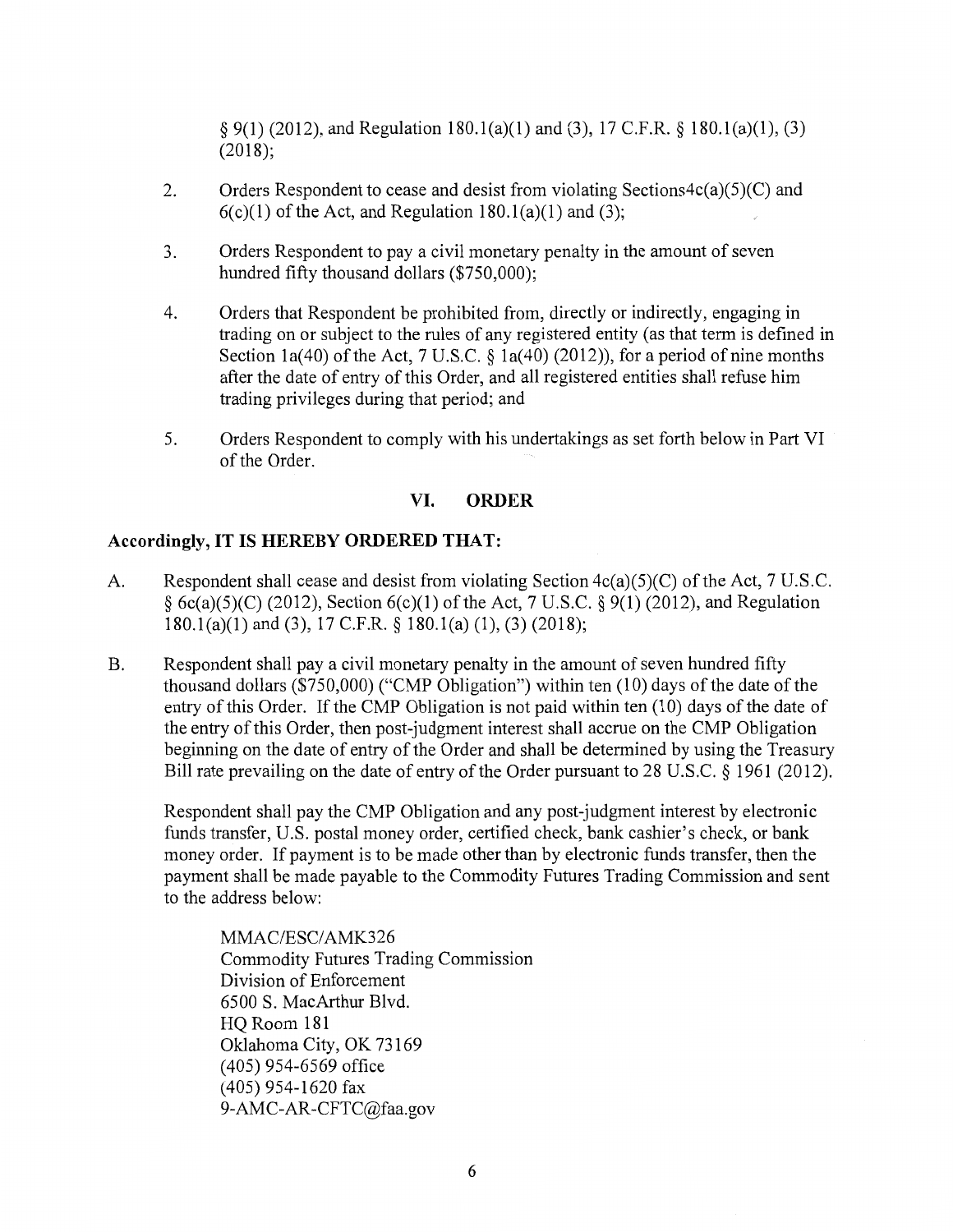If payment is to be made by electronic funds transfer, Respondent shall contact Marie Thome or her successor at the above address to receive payment instructions and shall fully comply with those instructions. Respondent shall accompany payment of the CMP Obligation with a cover letter that identifies the paying Respondent and the name and docket number of this proceeding. The paying Respondent shall simultaneously transmit copies of the cover letter and the form of payment to the Chief Financial Officer, Commodity Futures Trading Commission, Three Lafayette Centre, 1155 21st Street, NW, Washington, D.C. 20581;

- C. Respondent Chernomzav is prohibited from, directly or indirectly, engaging in trading on or subject to the rules of any registered entity (as that term is defined in Section 1a(40) of the Act, 7 U.S.C. § la(40) (2012)), for a period of nine (9) months after the date of entry of this Order, and all registered entities shall refuse him trading privileges during that period.
- D. Respondent and shall comply with the following conditions and undertakings set forth in the Offer:
	- 1. Public Statements: Respondent agrees that neither he nor any of his agents or employees under his authority or control shall take any action or make any public statement denying, directly or indirectly, any findings or conclusions in the Order or creating, or tending to create, the impression that the Order is without a factual basis; provided, however, that nothing in this provision shall affect Respondent's: (i) testimonial obligations; or (ii) right to take legal positions in other proceedings to which the Commission is not a party. Respondent shall comply with this agreement, and shall undertake all steps necessary to ensure that all of his agents and/or employees under his authority or control understand and comply with this agreement.
- E. Respondent shall cooperate fully and expeditiously with the Commission, including the Commission's Division of Enforcement, in this action, and in any current or future Commission investigation or action related thereto. Respondent shall also cooperate with the Commission in any investigation, civil litigation, or administrative matter related to, or arising from, the subject matter of this action.
- F. Partial Satisfaction: Respondent understands and agrees that any acceptance by the Commission of any partial payment of Respondent's CMP Obligation shall not be deemed a waiver of their obligation to make further payments pursuant to the Order, or a waiver of the Commission's right to seek to compel payment of any remaining balance.
- G. Change of Address/Phone: Until such time as Respondent satisfies in full his CMP Obligation as set forth in the Order, Respondent shall provide written notice to the Commission by certified mail of any change to his telephone number and mailing addresses within ten calendar days of the change.